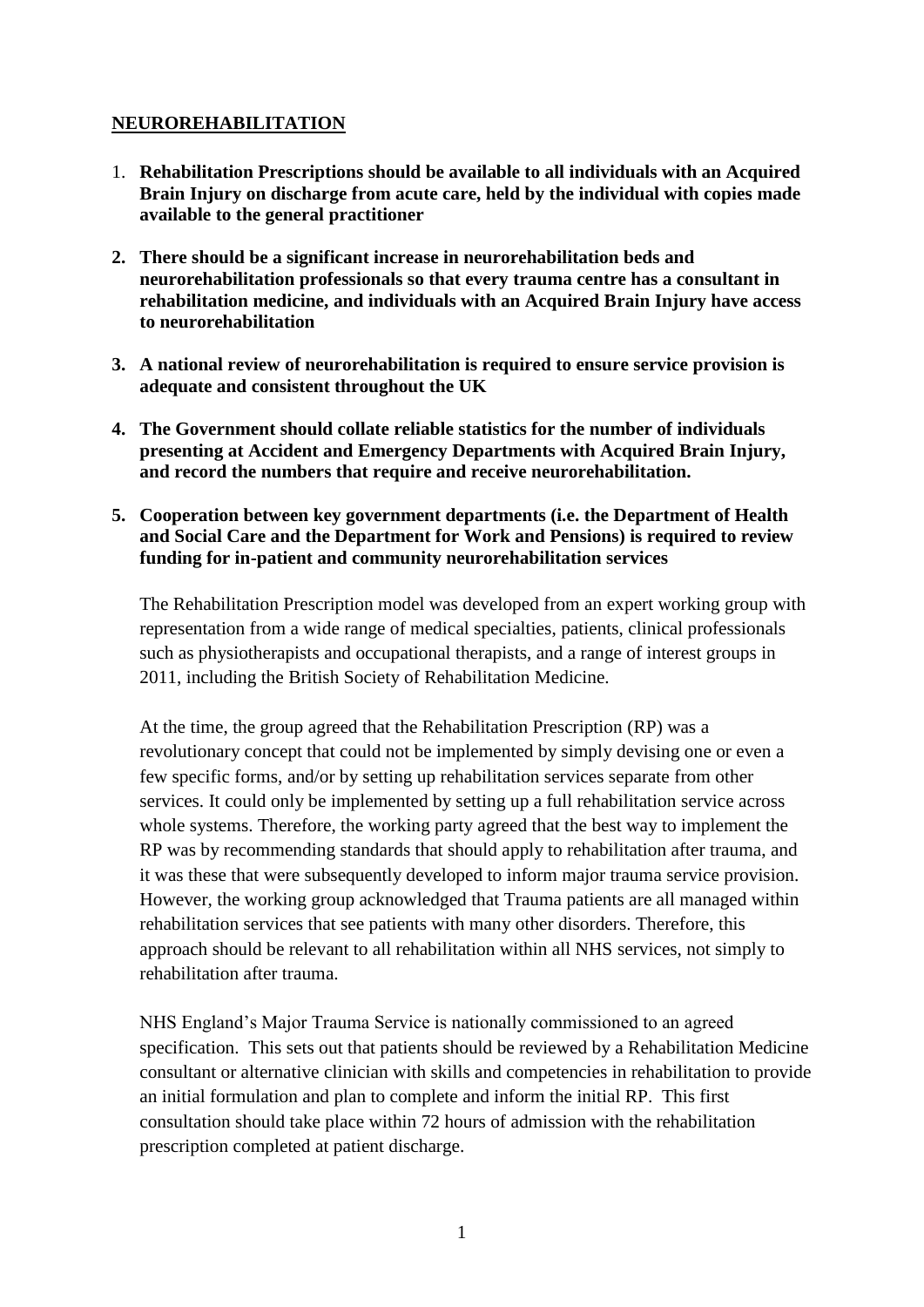The prescription for rehabilitation should reflect the assessment of the physical, functional, vocational, educational, cognitive, psychological and social rehabilitation needs of a patient. The prescription may identify no further need for rehabilitation, or may simply recommend monitoring or may require full active engagement of the wider rehabilitation team.

At discharge, all patients should have a patient held record which continues their clinical information and treatment plan from admission through to specialised or local rehabilitation (supported by the prescription for rehabilitation).

The National Clinical Audit of Specialist Rehabilitation for Patients with Complex Needs Following Major Injury organisational audit, commissioned by NHS England and published in October 2016, found that although reported RP completion rates had increased over the previous 3 years, compliance still varies between Major Trauma Centres (MTCs). Recording rates range from 52% to 99%. The audit recommended MTCs take action to improve compliance.

The audit report appears to have had a significant impact. The most recent data (Apr-Jun 2018) from the national trauma audit (TARN), which monitors completion of the RP, shows that 19 MTCs now achieve more than 90% compliance (10 of these achieve 100%) and the lowest MTC compliance rate is 75%. Overall, the national mean is now 94.3% compliance with the RP.

NHS England, together with patient and professional representatives, has undertaken further work over the past 12 months to more clearly define the requirements of an RP, with different versions for adults and children. This sets new standards for communication and involvement of patients, families and carers and should also improve communication with General Practitioners (who have contributed to the development). Part of the new RP will include the collection of key audit data (via TARN) that will allow for monitoring and service evaluation. The new RP has been reviewed and tested by major trauma centres and has been positively received by both clinicians and patient groups such as the ABI Alliance. The data collection system is currently being trialled and is now available for all Major Trauma Centres to use. The new RP should become part of best practice tariff for major trauma from April 2019 (this is at the consultation stage at present). The new RP will also be promoted by the Major Trauma Networks (MTNs) for use in all Trauma Units that also provide rehabilitation for these patients and NHS England intends to introduce a new best practice pathway (and tariff) for Trauma Units that includes use of the new RP. In the future, it is anticipated that clinicians may adapt this system for use for other patient groups i.e., non-trauma ABI.

Regarding an increase in neurorehabilitation beds and neurorehabilitation professionals, NHS England's service specification for major trauma requires that a Rehabilitation Medicine (RM) consultant should attend the MTCs at least 3 times per week to assist in the management and transfer of patients. The National Clinical Audit found that only half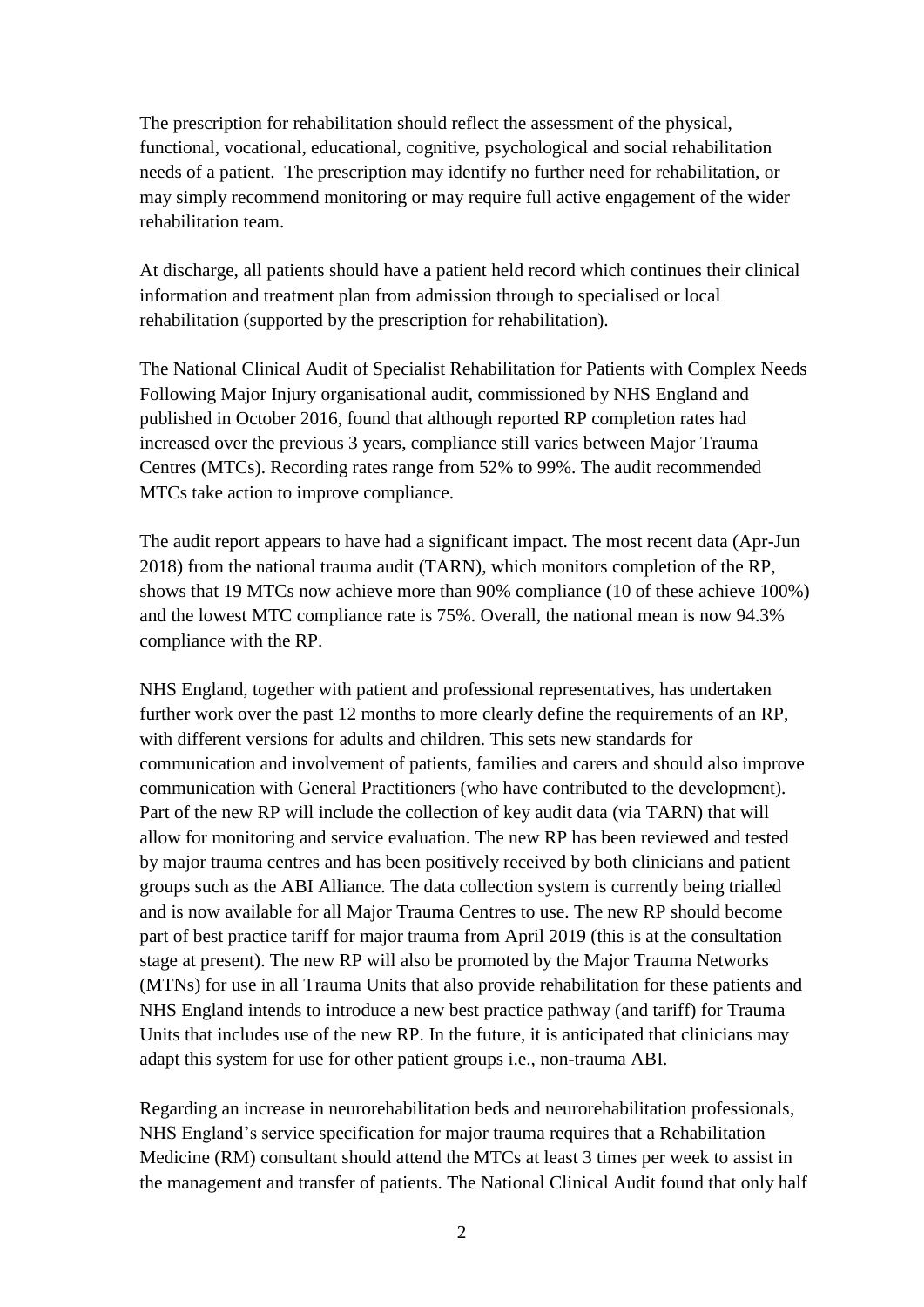of the MTCs met this standard and a quarter did not have any designated paid sessions for a consultant in RM. In addition, Many MTNs did not have a Director of Rehabilitation to coordinate the provision of rehabilitation services

The audit recommended that Major Trauma Centres review arrangements for access to rehabilitation consultants and to appoint a Director of Rehabilitation if one was not in place to ensure need is appropriately met. Furthermore, the audit report advises that all organisations within a trauma network should work together to review the capacity and pathways for specialist rehabilitation in the light of the information provided in the audit.

Audits play a vital role in helping to drive improvement and benchmark performance. The aim of the 2016 organisational audit, which ran from July 2015 to June 2016, was to identify the specialist rehabilitation services providing care to trauma patients, and to map the pathways of care into and out of these services. It is important to note that this was only the first part of this audit programme of work.

From July 2016 and June 2017, prospective clinical audit of new patients presenting within the major trauma centres who have complex needs and receive specialist rehabilitation, was undertaken. This was published in September 2017. Also, a feasibility study for identifying the pathway and outcomes from existing data sources for patients who require specialist rehabilitation on discharge from major trauma centres, but do not subsequently attend took place between June 2017 and January 2018. This report is set to be published later this year. The Healthcare Quality Improvement Partnership (HQIP) which oversees the audit programme on behalf of NHS England, has recently agreed a short extension to the programme to enable a complete analysis of the initial cohort of patients, with a draft report to be submitted to HQIP and NHS England for publication in due course.

It should also be recognised that there is a national shortage of trained rehabilitation specialists and this is part of the wider workforce issue faced by the NHS. The development of the major trauma system has helped to improve recruitment into this specialty. In addition, a high proportion of patients suffering major trauma, including traumatic brain injury, are now over the age of 65 years. Major trauma services throughout England have recognised that this group of patients require additional medical and social support to maximise their rehabilitation and recovery and this is being provided by Physicians in Health Care of the Elderly.

Regarding bed capacity in specialist centres, the Specialist Rehabilitation Audit found that 95% of patients receiving specialised rehabilitation were assessed and admitted within a reasonable space of time. However, a small number experienced a disproportionate delay in transferring to specialised rehabilitation when they were fit to do so. The audit report states that it, with exception of certain cases, is unclear exactly why all these waits occur where but has recommended all centres review levels of bed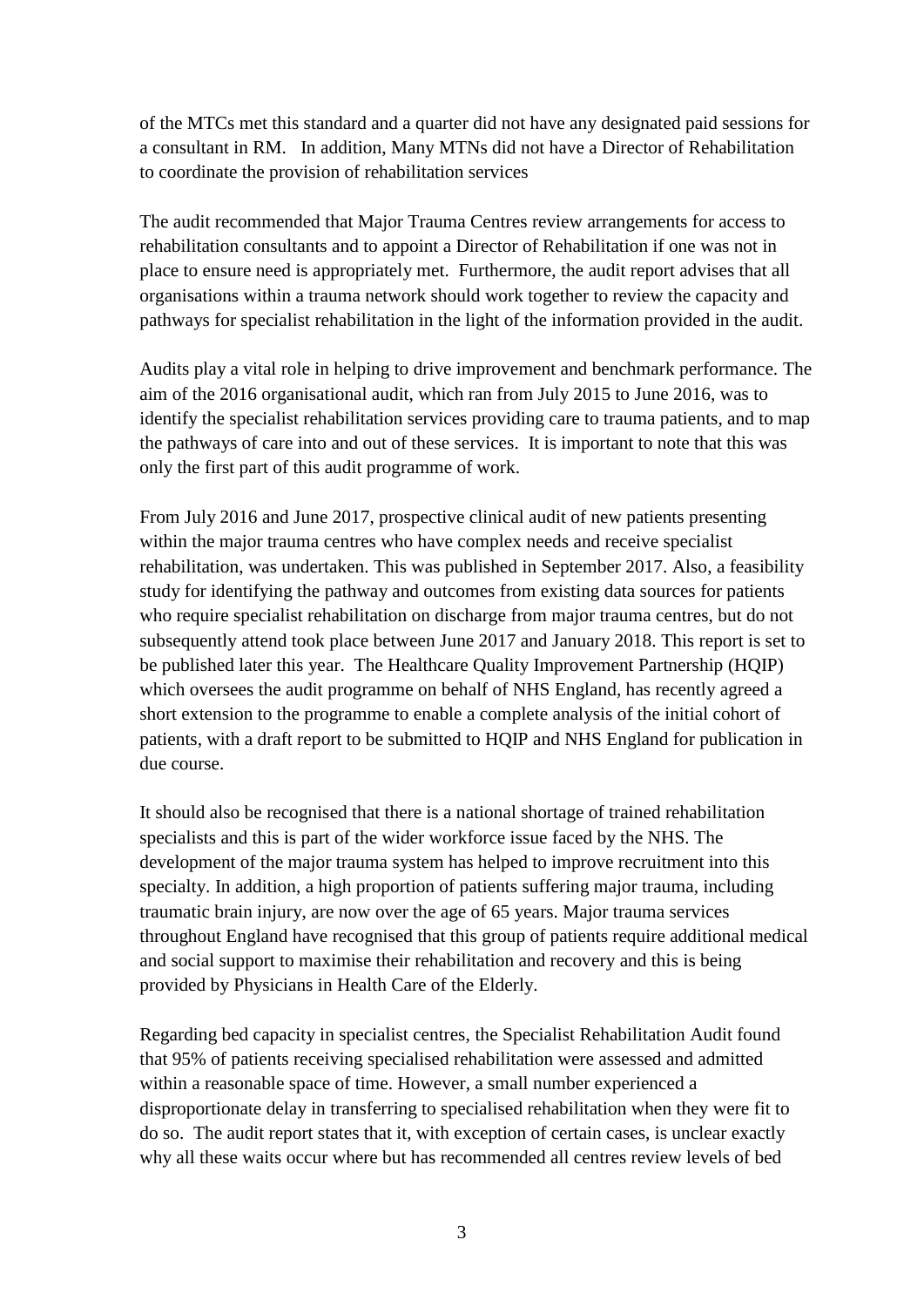provision to ensure delays are kept to a minimum.

Whilst the audit report only covers a small number of patients with ABI, as was stated in the debate tabled on  $18<sup>th</sup>$  June, NHS England recognises the value of high quality rehabilitation services regardless of the level at which they are commissioned. In 2015, NHS England published *The Principles and Expectations for Good Adult Rehabilitation*  to support commissioners on delivering rehabilitation care locally, and describes what good rehabilitation looks like and offers a national consensus on the services people should expect. It includes ten 'principles and expectations' that were designed by people who use rehabilitation services, carers, healthcare professionals, commissioners, strategic clinical networks and national clinical directors from NHS England. Building on this, in 2016, NHS England published further rehabilitation guidance commissioning guidance covering both adults and children, setting a commissioning model, evidence base for the economic benefits of delivering high quality rehabilitation services.

NHS England expects commissioners and service providers to work effectively together to ensure not only that patients with suspected ABI are appropriately identified and treated; drawing on expert guidance from the National Institute for Health and Care Excellence, but also to ensure patients rehabilitation needs are appropriately met for as long as they are needed.

Whilst NHS England currently has no plans for a review, the new Rehabilitation Prescription will allow the collection of accurate data on rehabilitation service provision in trauma (including traumatic brain injury) and will also allow for development of a Rehabilitation Dashboard to monitor the performance of the system and service as an important improvement mechanism.

Turning to the issue of improved data collection on attendances at Accident and Emergency Departments with Acquired Brain Injury, and recording the numbers that require and receive neurorehabilitation. Current A&E data collection is not sufficiently detailed in terms of diagnosis and treatment codes for the identification of 'Acquired Brain Injury'. There are 39 diagnosis codes/categories, one of which is code 04 – Head Injury which can be divided into Concussion or Other Head Injury but here is no further detail available. Treatment codes are similar in that they record at a very high level and it is not possible to identify neurorehabilitation.

As of September 2016, A&E service providers began to shift to submitting their data using new coding sets; Emergency Care Data Set (ECDS). This collection utilises SNOMED Codes for recording and classifying diagnosis and treatment of A&E attendances. SNOMED is a much more extensive coding system and allows for much more detailed recording of the type of injury and the treatment required. At the time of writing, not every provider is submitting under CDS 6-2 Type 011 and there are known data quality issues with some submissions. Therefore, ECDS is currently regarded as an experimental dataset. Further information on the SNOMED codes can be found on the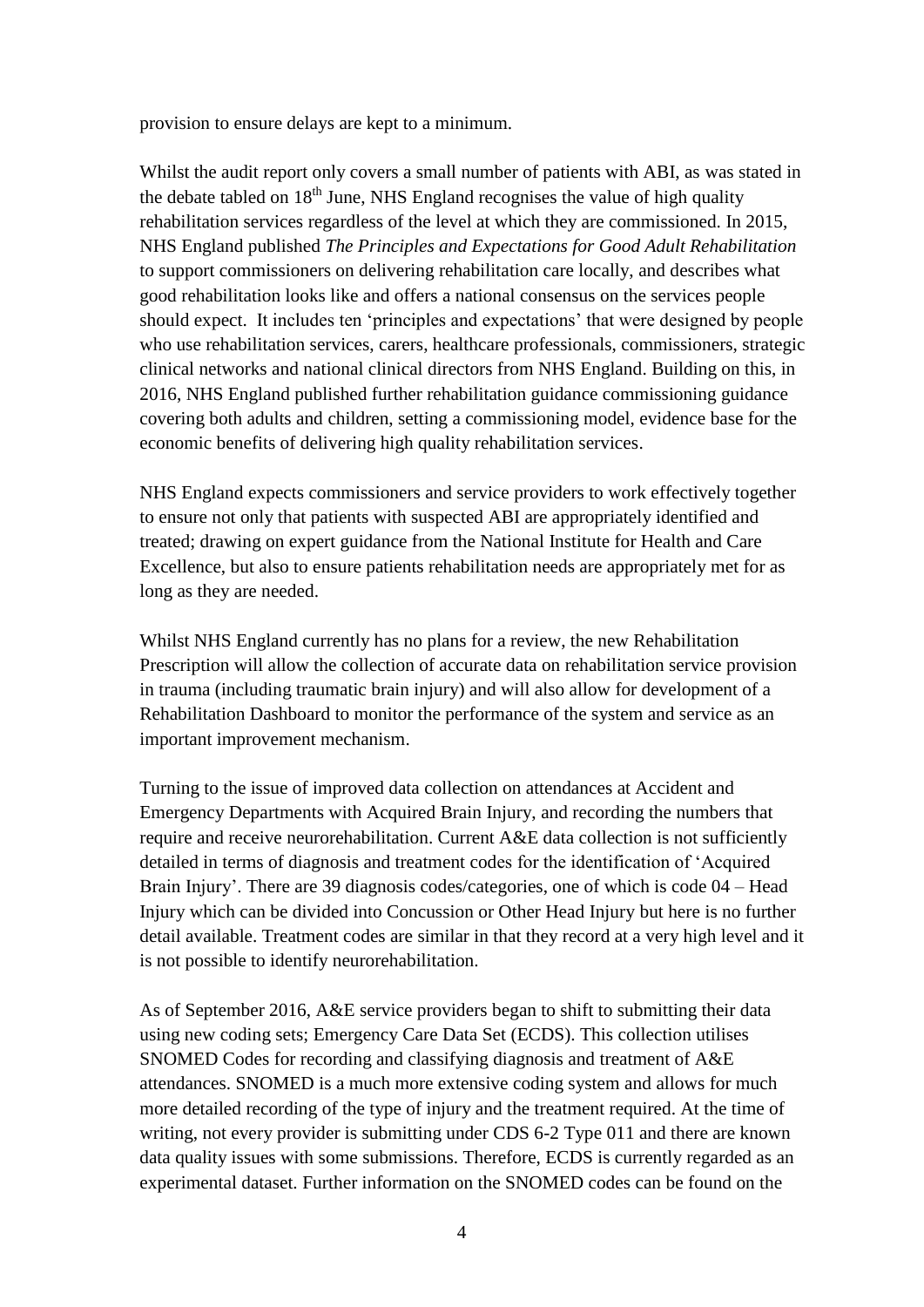NHS Digital website: [https://digital.nhs.uk/services/terminology-and](https://digital.nhs.uk/services/terminology-and-classifications/snomed-ct)[classifications/snomed-ct](https://digital.nhs.uk/services/terminology-and-classifications/snomed-ct)

The current plan is that all  $A\&E$  providers will be using this new coding type by the  $1<sup>st</sup>$ April 2019 and that the previous recording method will cease to flow. At this point NHS Digital will make ECDS data available to external customers to allow for more meaningful analysis based on the detailed information collected. Until this time, NHS Digital will maintain the publication of the prior measurement method.

Finally, regarding cooperation between the Department of Health and Social Care (DHSC) and the Department for Work and Pensions (DWP) and support for patients outside of acute care settings, as set out last year in the *Improving Lives: the future of work, health and disability command paper*, the Government is committed to help those with health conditions and disabilities move nearer to the labour market and, when ready, into work by building more personalised tailored employment and health support. People with health conditions and disabilities can access personalised support by:

- o Investing in a wide range of employment support measures to ensure support is available for a large, diverse claimant group, such as the Work and Health Programme;
- o Continuing to build the capability of work coaches and strengthen our engagement with those in receipt of benefits - From April 2017, the Personal Support Package for claimants on Employment and Support Allowance and Universal Credit was introduced to expand and improve the support offered to those with disabilities and health conditions;
- o Working with employers to create an inclusive environment and enable them to offer more job opportunities to these groups, and:
- o Continuing to build our evidence base to understand what works

From April 2017, the new Personal Support Package (PSP) became available for people with disabilities and health conditions. So far, DWP have recruited 300 new Disability Employment Advisers, allocated £15 million to the Flexible Support Fund and completed the roll out of the Health and Work Conversation. This is in line with the ambition to provide a support system which can be tailored to individuals' needs.

As part of the Personal Support Package, £330m is being invested in support for people on the Universal Credit/Employment and Support Allowance health journey, delivering a range of interventions and initiatives providing support tailored to people's individual needs. These initiatives give claimants the opportunity to access personalised support to help them move closer to work, enable employers to offer more job opportunities to these groups and provide more support for our colleagues to help disabled people and people with health conditions.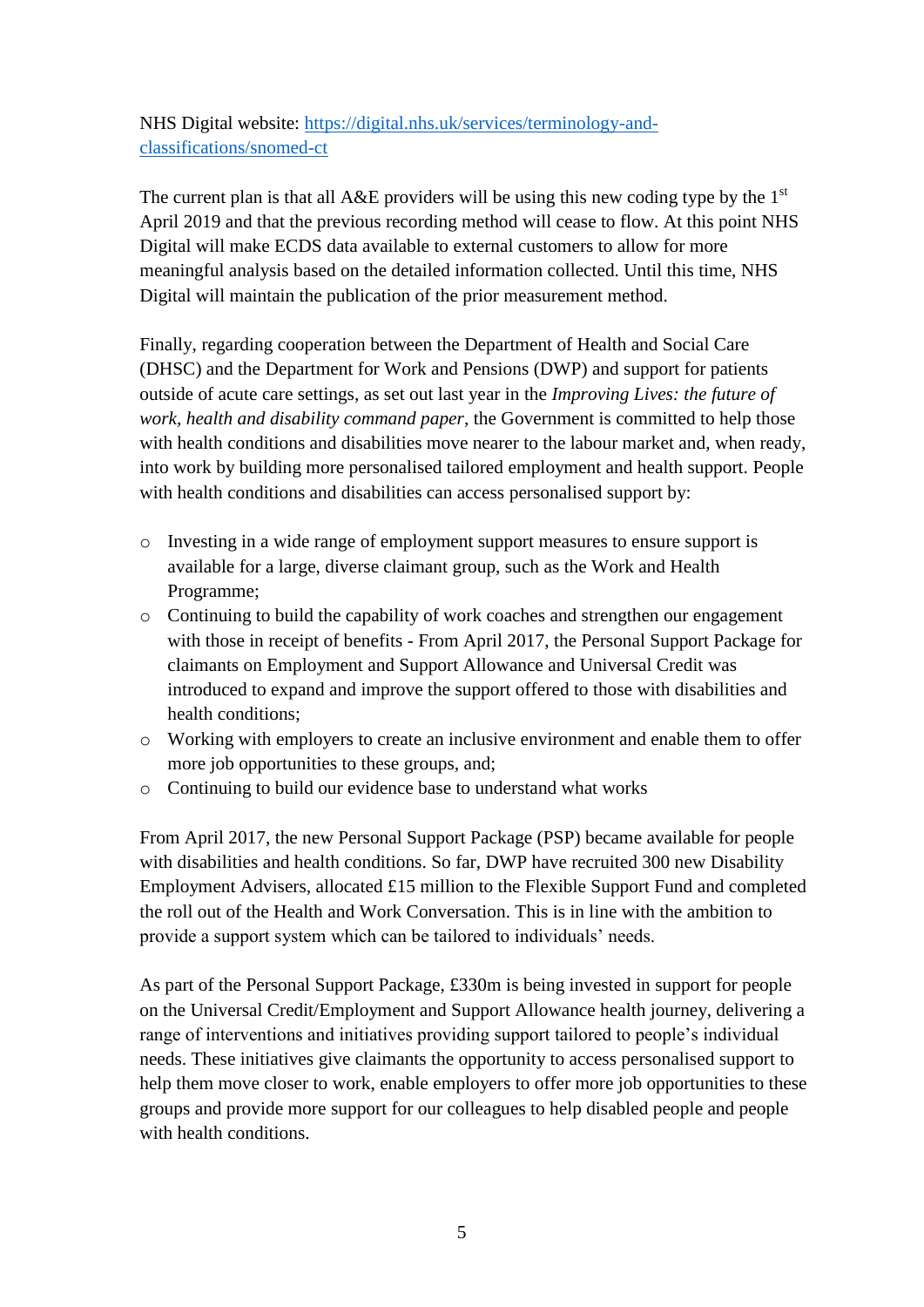Further to this, support packages are being developed in order to introduce new mental health training for work coaches. This will test a number of ideas to build an evidence base of what works, such as closer working with local authorities and offering three way conversations between a claimant, work coach, and healthcare professional.

These initiatives will be continued to be built on with further investment in new measures. For instance, the exploration of customer engagement measures and activity to support work coaches, including increasing work coach time for claimants with health conditions and disabilities.

Finally, a joint Work and Health Unit between DWP and DHSC has been established to lead the drive for improving work and health and outcomes for people with health conditions and disabilities, as well as improving prevention and support for people absent from work though ill health and those at risk of leaving the workforce. The unit is working to improve integration across health and employment service generally, as well as supporting employers to recruit and retain more disable people.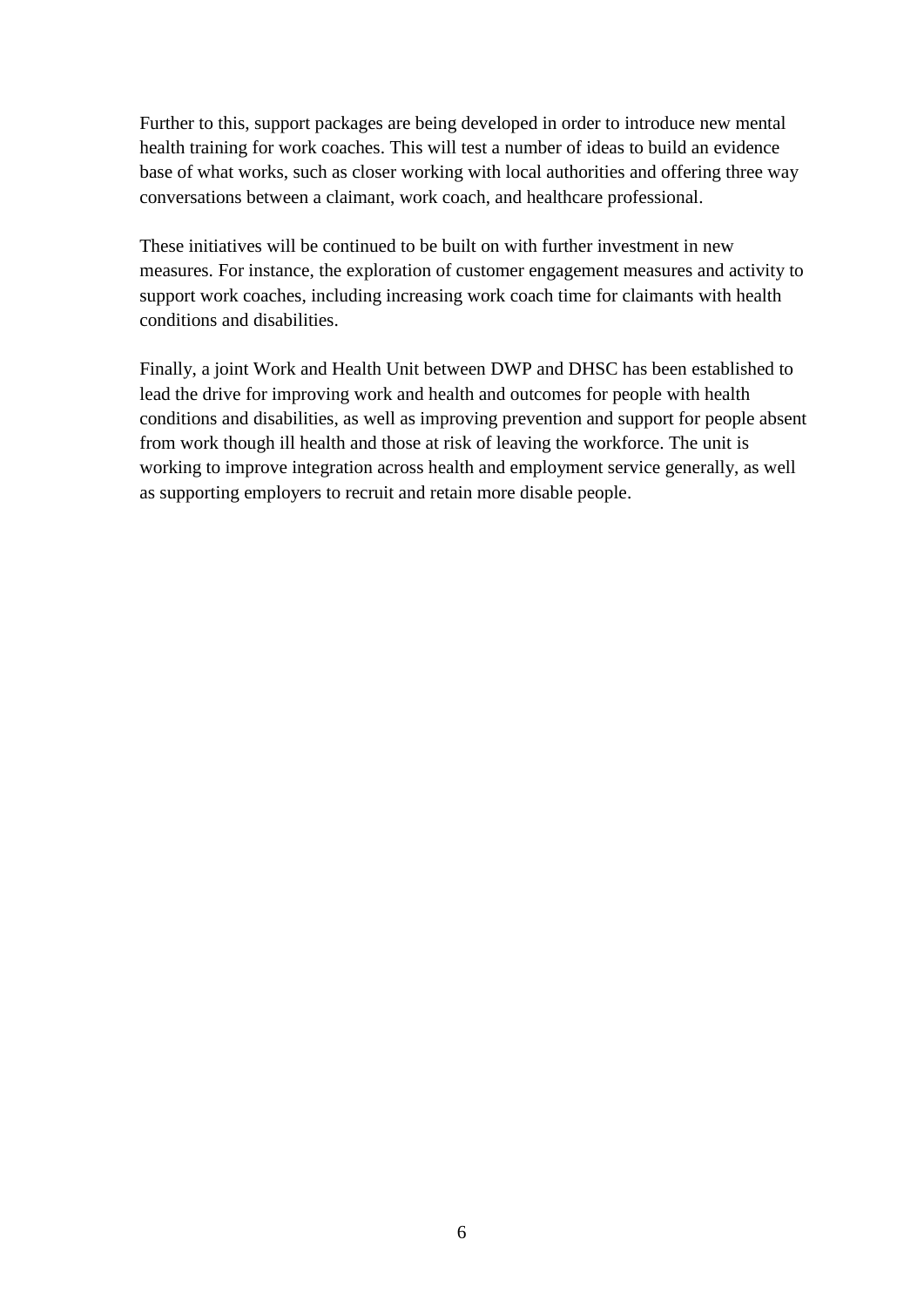# **EDUCATION RECOMMENDATIONS**

- **6. Acquired Brain Injury should be included in the Special Educational Needs and Disability Code of Practice**
- **7. All education professionals should have a minimum level of awareness and understanding about Acquired Brain Injury and the educational requirements of children and young people with this condition (i.e. completion of a short online course for all school-based staff). Additional training should be provided for the named lead professional who supports the individual with Acquired Brain Injury, and for Special Educational Needs Coordinators**
- **8. The Acquired Brain Injury Card for the under 18s (produced by the Child Brain Injury Trust) should be promoted in all schools, hospitals and Local Education Authorities**
- **9. Many children and young people with Acquired Brain Injury require individuallytailored, collaborative and integrated support for the return to school, and throughout their education. An agreed 'return-to-school' pathway plan is required, led and monitored by a named lead professional, to provide a consistent approach and support for the individual, their family and teachers.**

## **10. An enhanced education campaign should be implemented in schools to improve awareness and understanding of sport-related concussion with the support of government departments**

The Special Educational Needs and Disabilities (SEND) system is designed to get the right support in place for all children and young people with additional needs. Any children and young people with SEND need to have the right combination of education, health and care provision to help them fulfil their potential, just like other children.

The reforms to the SEND system are key to this; they are the biggest changes in a generation. The Government has strengthened the systems for joining up education, health and care support for those with complex needs, and placed families at the heart of the decision-making about their children. The Education, Health and Care plan process is crucial in meeting the needs of those with complex needs, including ABI. The arrangements for SEND are intended to support:

- joint working between health, social care and education;
- multi-professional assessment of a child or young person's needs involving relevant experts; and
- the development of an individual Education, Health and Care plan to meet those needs.

This should provide a basis for the sharing of information and of expertise to ensure the needs of children and young people with ABI are supported in school. These arrangements have the involvement of children and young people, and their families at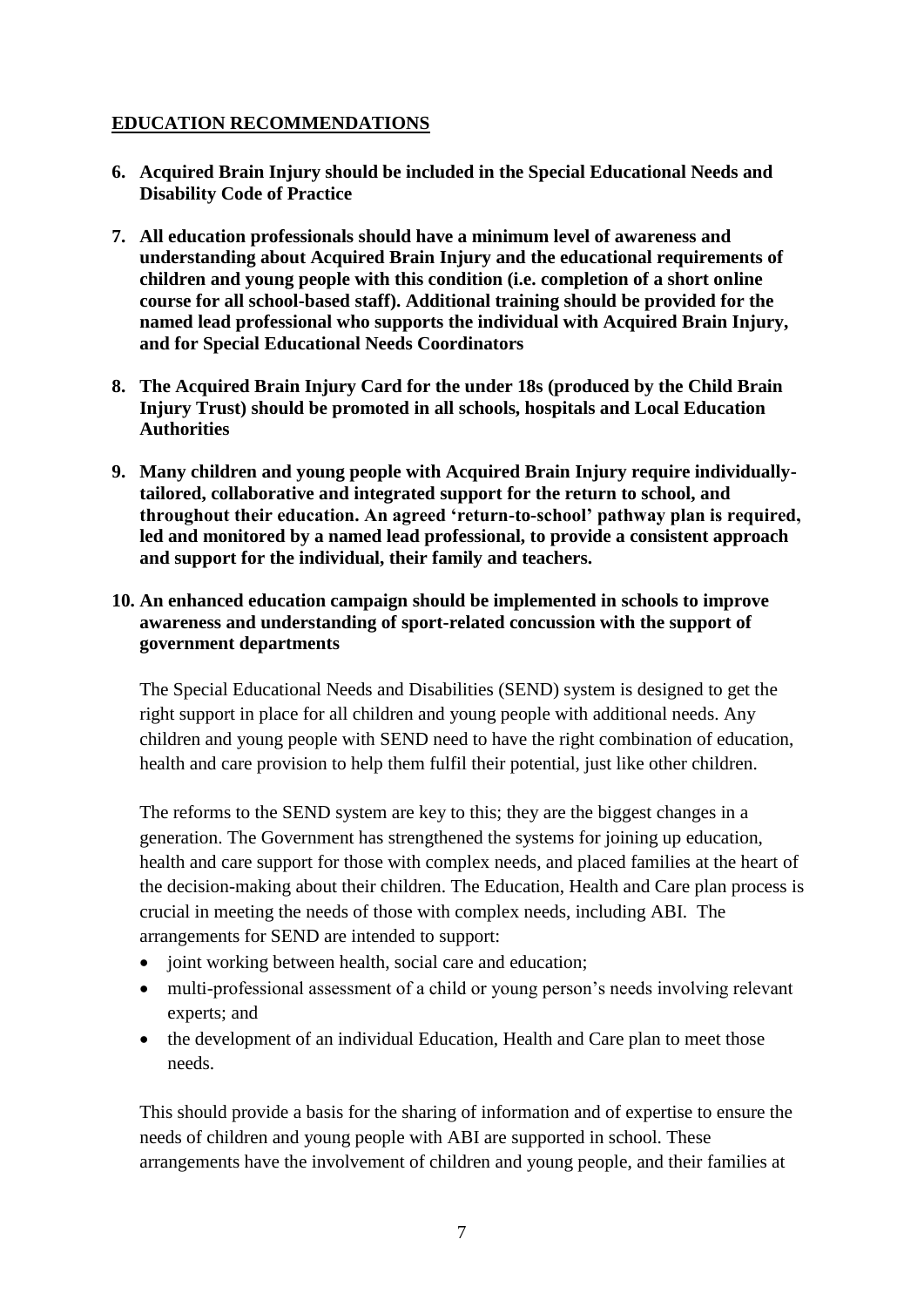the heart of the process. Their wishes and views are sought as part of the assessment and planning process.

Children with high needs resulting from brain injury may also be eligible for a package of continuing care, where their needs are so complex that they cannot be met through existing universal or specialist services. In many areas, there are parallel approaches to special educational needs and continuing care. At the heart of the system is the SEND Code of Practice. For the most part, the Code sets out a system that will help deliver support to those with any SEND. The Code does not mention ABI or numerous other specific conditions: it doesn't need to. What it does is to help ensure that schools, health bodies and all the other players in the system put support in place that makes a difference.

Under Section 100 of the Children and Families Act 2014, governing boards are required to make arrangements to support pupils with medical conditions and to have regard to statutory guidance. This can be found at the following link: [www.gov.uk/government/publications/supporting-pupils-at-school-with-medical](http://www.gov.uk/government/publications/supporting-pupils-at-school-with-medical-conditions--3)[conditions--3](http://www.gov.uk/government/publications/supporting-pupils-at-school-with-medical-conditions--3)

The guidance covers a range of areas including the preparation and implementation of school policies for supporting pupils with medical conditions, the use of individual healthcare plans, medicines administration, roles and responsibilities, consulting with parents, collaborative working with healthcare professionals and staff training. It was developed with a range of stakeholders including the Health Conditions in Schools Alliance (HCSA), school leaders, academy organisations, unions, young people and their parents, and Department of Health and Social Care officials and is based on good practice in schools.

Staff training is critical in enabling school staff to provide the support needed to pupils with medical conditions. The statutory guidance states that governing boards should ensure any member of school staff providing support to a pupil with medical needs has received suitable training. This training should be sufficient to ensure staff are competent and have confidence in their ability to support pupils with medical conditions, and to fulfil the requirements as set out in individual healthcare plans (IHPs).

Teachers' Standards include a requirement to adapt teaching to meet the strengths and needs of all pupils. To be awarded qualified teacher status, trainees must meet the Teachers' Standards and the performance of all existing teachers in maintained schools must be assessed every year against the Teachers' Standards. It is the responsibility of school leaders to determine the training needs of their staff, within their approach to school improvement, professional development and performance management.

The Department for Education (DfE) continues to work with organisations such as the HCSA to help raise further awareness of the duty on schools. Regarding the promotion of the ABI Card in schools specifically, it is up to individual schools to decide whether to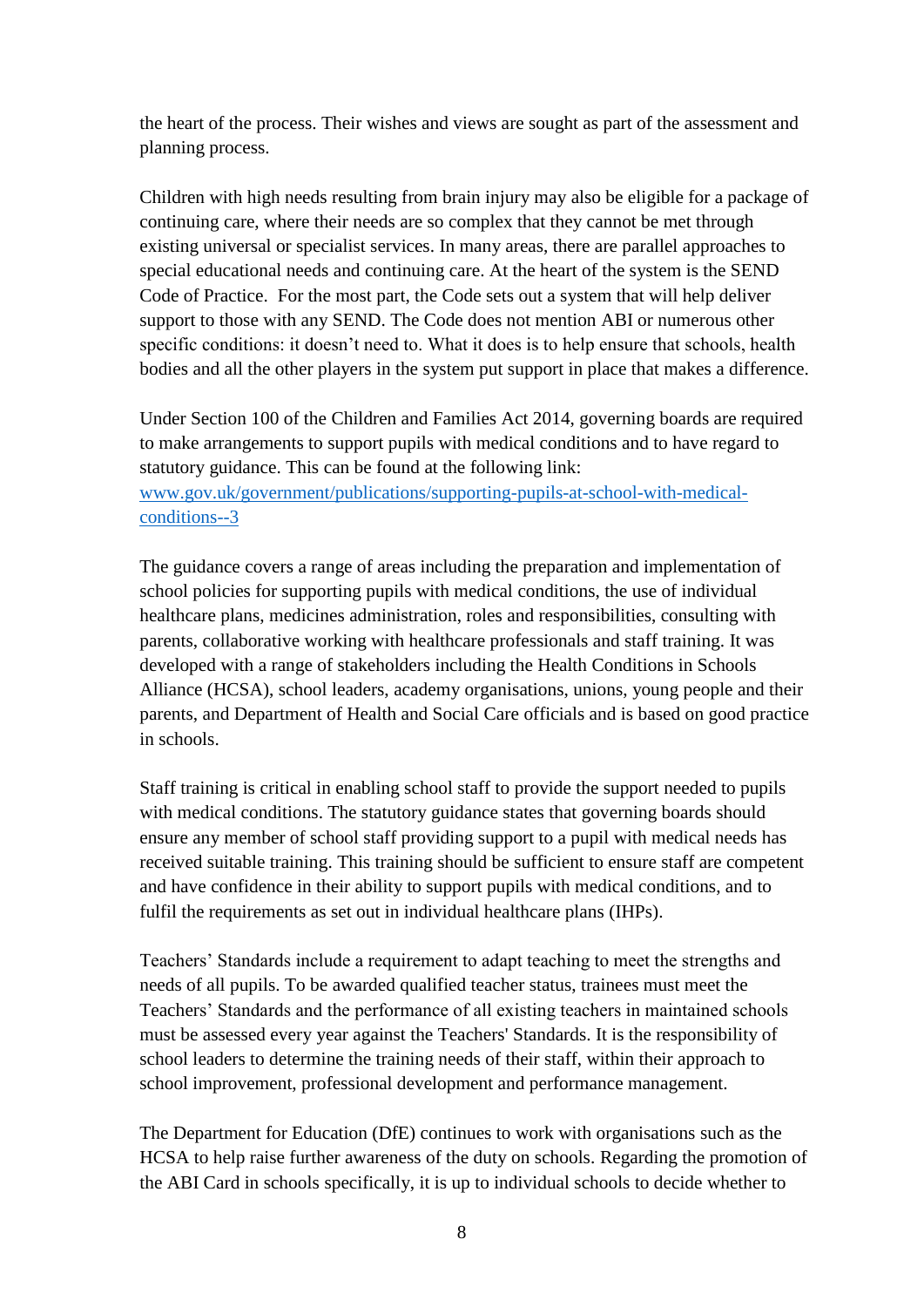promote the card. Within hospitals, NHS England and the National Clinical Director for Trauma, Professor Chris Moran, would be happy to promote its use via the Major Trauma Networks to try and embed its use into all parts of the trauma system.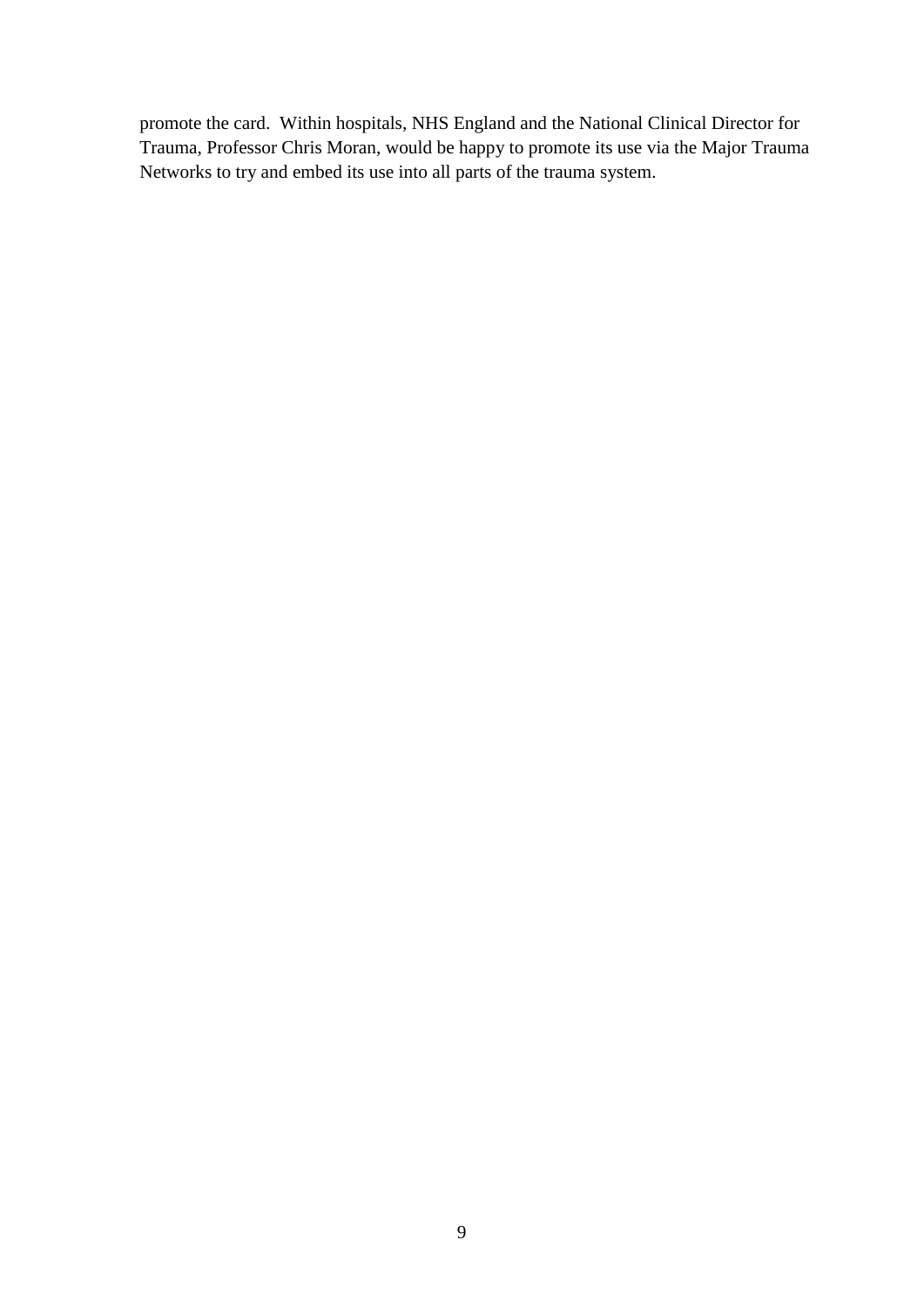# **CRIMINAL JUSTICE RECOMMENDATIONS**

- **11. Criminal justice procedures, practices and processes need to be reformed to take into account the needs of individuals with Acquired Brain Injury**
- **12. Training and information about Acquired Brain Injury is required across all services including the police, court, probation and prison services**
- **13. Brain injury screening for children, young people and adults is required on entry to the criminal justice system and, if identified, an assessment of the effects, deficits, severity and impact is required with the appropriate interventions planned and implemented by a trained team**
- **14. All agencies working with young people in the criminal justice system, schools, psychologists, psychiatrists, general practitioners and youth offending teams should work together to ensure that all the needs of the individual are addressed**

The Government recognises the significant impact that ABI can have on the day to day life of individuals and the need to ensure that public services, including those working across the criminal justice system (CJS), are able to meet the needs of these individuals effectively. Prisoners typically have more complex physical and mental health needs than the general population. These needs are more prevalent in prison populations and may include brain injury Supporting prisoners to engage effectively with rehabilitative activities will help them lead productive lives and reduce re-offending. The CJS can provide an opportunity to diagnose ABI and enable these individuals to engage in wider rehabilitative interventions to support their recovery. The Government recognise that this can be achieved through Justice and Health partners working together to improve staff awareness, through workforce training, and that effective screening and referral routes lead to improved outcomes.

In the context of operational policing, it is important that police officers and staff are given appropriate guidance and training to support them to identify individuals who, when they first become suspects in a criminal investigation (whether or not they have been arrested) would be considered as 'vulnerable'.

Provisions in the Police and Criminal Evidence Act 1984 (PACE) Code of Practice C *Requirements for the detention, treatment and questioning of suspects not related to terrorism in police custody* (updated in 2018) require the police to take steps to identify such persons, as set out in at paragraph 1.4. These provisions are necessary to ensure that the special help to which vulnerable persons are entitled, and need, is provided. It should be noted that the required functional assessment (of symptoms) applies irrespective of any medically defined cause of the difficulty and as such, ABI would be one of a number of examples. The functional approach to vulnerability arising from Code C paragraph 1.4, together with the risk assessment and essential health related safeguards (e.g. involving medical professionals etc.) in sections 3 and 9 ensure consideration and support can be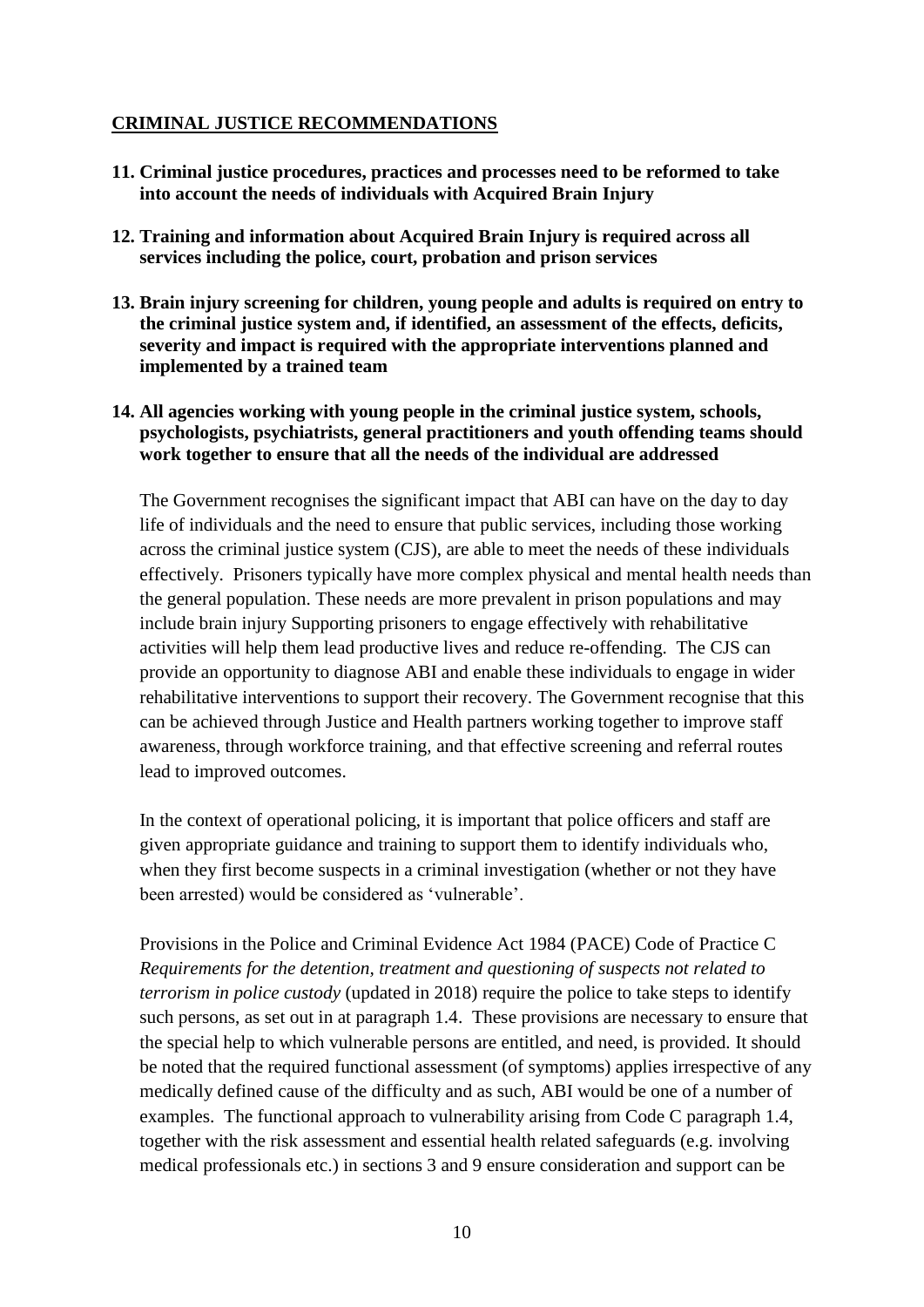provided to those with ABI. PACE Code C can be found at the following links: [www.gov.uk/government/publications/pace-code-c-2018](http://www.gov.uk/government/publications/pace-code-c-2018)

The requirement set out for vulnerable persons in Code C, are mirrored for those detained under the Terrorism Act as set out in Code H in paragraph 1.10 at the following link. [https://assets.publishing.service.gov.uk/government/uploads/system/uploads/attachment\\_](https://assets.publishing.service.gov.uk/government/uploads/system/uploads/attachment_data/file/729852/pace-code-h-2018.pdf) [data/file/729852/pace-code-h-2018.pdf](https://assets.publishing.service.gov.uk/government/uploads/system/uploads/attachment_data/file/729852/pace-code-h-2018.pdf)

The Ministry of Justice (MoJ) is currently considering the findings of the *Time for Change* report with its health and justice partners, particularly NHS England which has responsibility for provision of health services in prisons. The findings from this report were discussed at a meeting between Minister Argar, Minister Stewart, the APPG on ABI, and members of the United Kingdom Acquired Brain Injury Forum in November 2018. Senior Officials will continue to engage directly with members of the APPG as well as The Disabilities Trust to assess how to implement evidence-based best practice to achieve the most effective outcomes for individuals with brain injury both in custody and in the community.

The MoJ will consider the report alongside other emerging evidence. In 2017, the Disabilities Trust was contracted to pilot, develop and test a proof of concept for understanding and meeting the needs of prisoners with Acquired Brain Injury. The Trust received over £200K of grant funding from then then National Offender Management Service (NOMS) Innovation Grants Board in 2017 to run a Brain Injury Linkworker pilot. The pilot ran across six sites in the male secure estate– HM/YOI Deerbolt, HM/YOI Aylesbury, HM/YOI Bullingdon, HMP Cardiff, HMP Durham, and Mandeville House (Approved Premises). Within the English sites, the pilot ended in July 2018. The Executive Committee for HMPPS Wales agreed to finance an additional 3-month Linkworker Service at HMP Cardiff and Mandeville House. In these sites the pilot ran until mid-October 2018.

In December 2018, the Disabilities Trust finalised the evaluation of this pilot. In their report, the Trust noted that there has been an increased research interest in the relationship between offending behaviour and Traumatic Brain Injury and the impact of Traumatic Brain Injury on engagement in offender rehabilitation. The MoJ have begun initial discussions with the Disabilities Trust to explore the Trust's report findings and recommendations. The Disabilities Trust will also be launching the evaluation of another Brain Injury Linkworker pilot conducted at HMP Drake Hall in February 2019. This pilot specifically focussed on female offenders and the MoJ will assess the evaluation findings as they are made available. The MoJ has set up a working group with representatives from HMPPS, DHSC and NHS England to fully assess the emerging evidence and engage with the Criminal Justice ABI Interest Group in January to scope next steps.

The MoJ will be responding fully to the criminal justice recommendations put forward by the APPG shortly.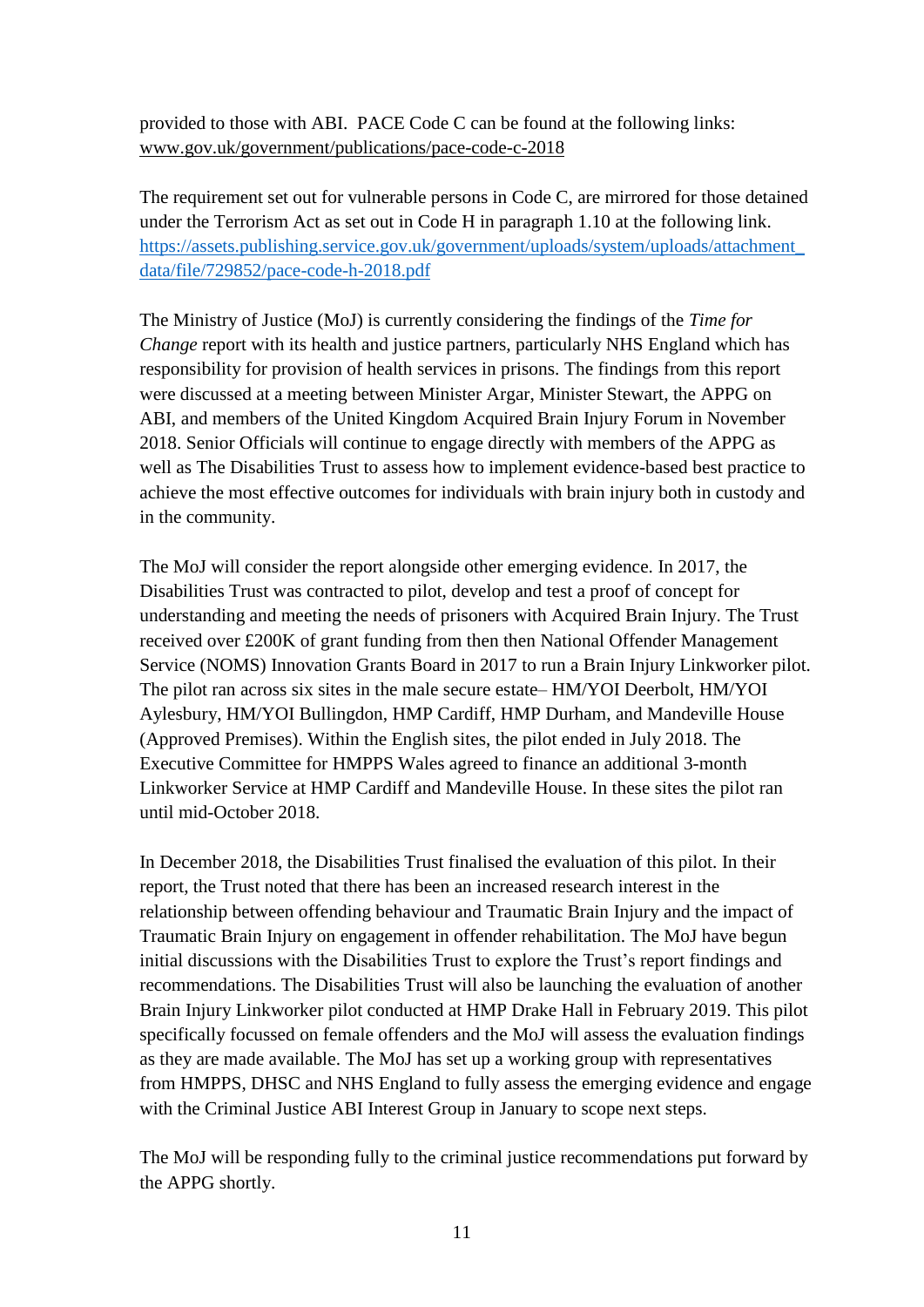### Children and Young People

Currently, all children and young people (under 18), within the children and young people secure estate, are screened through the Comprehensive Health Assessment Tool (CHAT), an evidence based tool, validated for use with under 18s. Part 5 of the CHAT is specifically to screen for neuro-disability. Where a young person transitions to the adult estate, a transition plan will follow them into the adult estate and will be responded to in order to meet their needs. There is a specific section within the Healthcare Standards for Children and Young People in Secure Settings (RCPCH 2013) on transition (section 7). The standards to manage the effective transfer to the adult estate are described as follows:

# *TRANSFERS TO ANOTHER SECURE SETTING OR THE ADULT JUSTICE SYSTEM*

*7.9 A summary of the young person's health record including any recommendations for future care (health discharge summary) is sent to the GP and healthcare manager at the new secure setting/adult prison and any other relevant agencies.*

*7.10 Consideration is given to a young person's healthcare and any assessments and treatment when a transfer between secure settings/to adult prison is planned.*

As part of its commissioning intentions, NHS England has undertaken work to establish better integrated pathways for those moving through the custodial or detained estate to better support and manage integrated care, continue to develop continuity of care pathways and the Children and Young People transitions agenda. These pathways will be aligned to the ongoing reconfiguration of the male secure estate and the developments articulated in the 2018 Female Offender Strategy.

#### Adult Prisoners

Whilst there are no current plans to introduce specific screening for brain injury within the secure estate for adults, it is a part of the general health screen. Where an adult presents with what is suspected to be a brain injury, a specialist neurological referral would be made. A working group, set up by the MoJ, will also explore screening practices for ABI within the criminal justice system.

All newly received prisoners (both male and female) have a reception assessment where learning disabilities are identified and any presentations of cognitive impairment will be flagged and noted. A further assessment is completed within 7 days of the reception screening. This specifically references any head injuries and/or periods of unconsciousness as well as presentations that suggest cognitive impairment and a specific question as to whether such impairments would impact on their abilities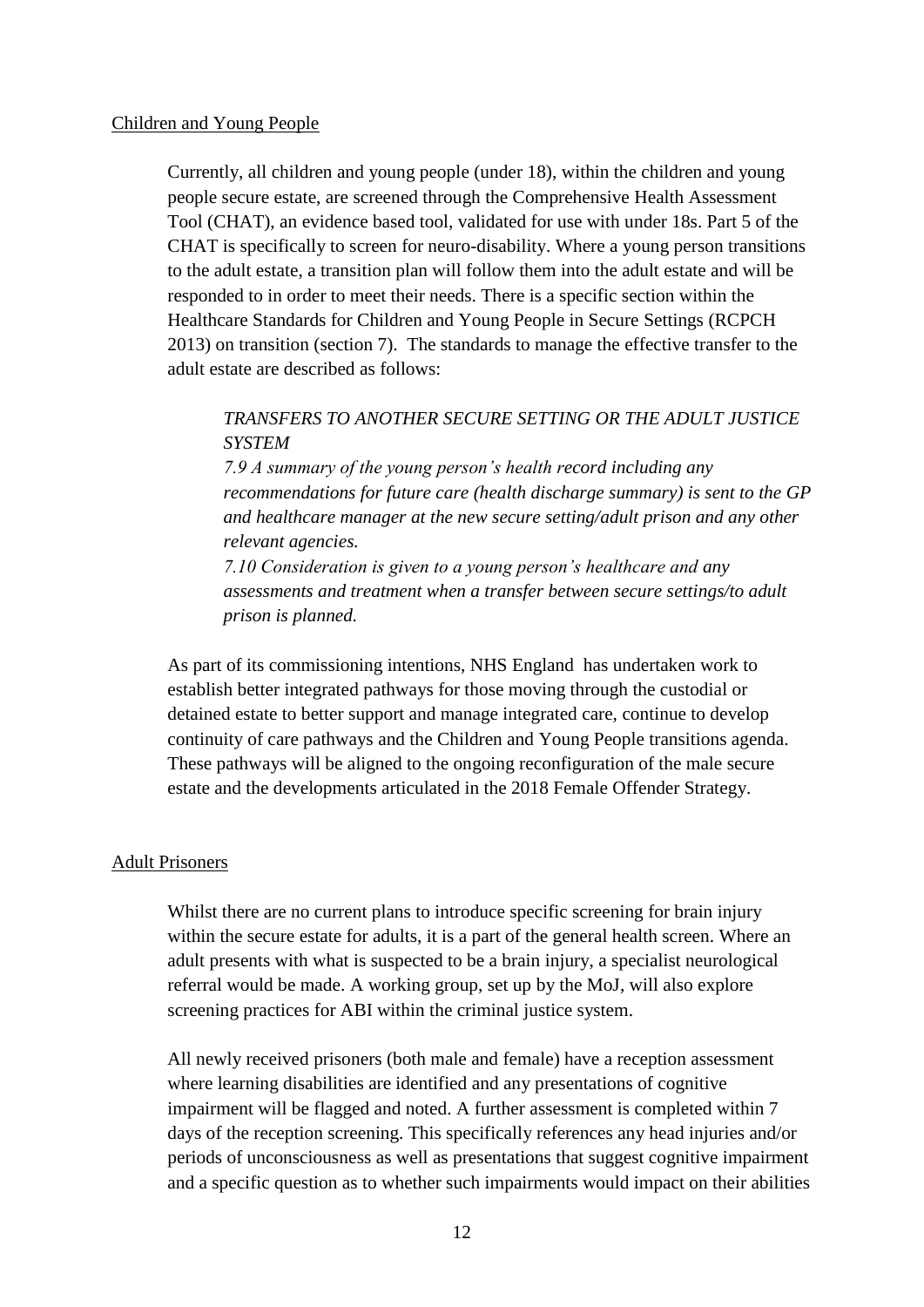to participate in the criminal justice process. Information from the assessments are subsequently used to inform complex case reviews and robust joint care plans to support an individual's health care and management across the establishment.

# Liaison and Diversion

Earlier this year, the NHS England Health & Justice Liason & Diversion (L&D) programme team partnered with 'Headway' the brain injury charity, to deliver workshops in London and Leeds to raise awareness of the prevalence of ABI within criminal justice populations. The objectives for the workshops were to enable Liaison and Diversion Practitioners to:

- Be able to identify people with brain injury
- Be aware of the effects of brain injury, and how these may lead to people coming into contact with L&D services
- Be able to identify the Headway Brain Injury Identity cards and understand the necessary implications
- Be aware of services to refer and signpost for further support and guidance

The workshops were designed in a 'Train the Trainer' format, with an expectation that attendees were expected to return to their services and cascade learning from the events to their colleagues. Representatives of all NHS England commissioned L&D services attended the workshops.

For individuals who have been able to engage in Liaison and Diversion interventions in Custody Suites or in Courts, there will be specific diagnostics for those whose presentations suggest a cause for concern. Where individuals so assessed are then sentenced to custody, this information will be passed to the escorts for prison reception.

In 2017/18, L&D services identified ABI in 195 adult cases and 10 children and young people's (CYP) cases (65,572 adult cases were seen, so identification rates are very low – c. 0.3% for adults and even lower for CYP). 101 cases of ABI in adults were identified in Q1 2018/19, representing 0.5% of cases seen.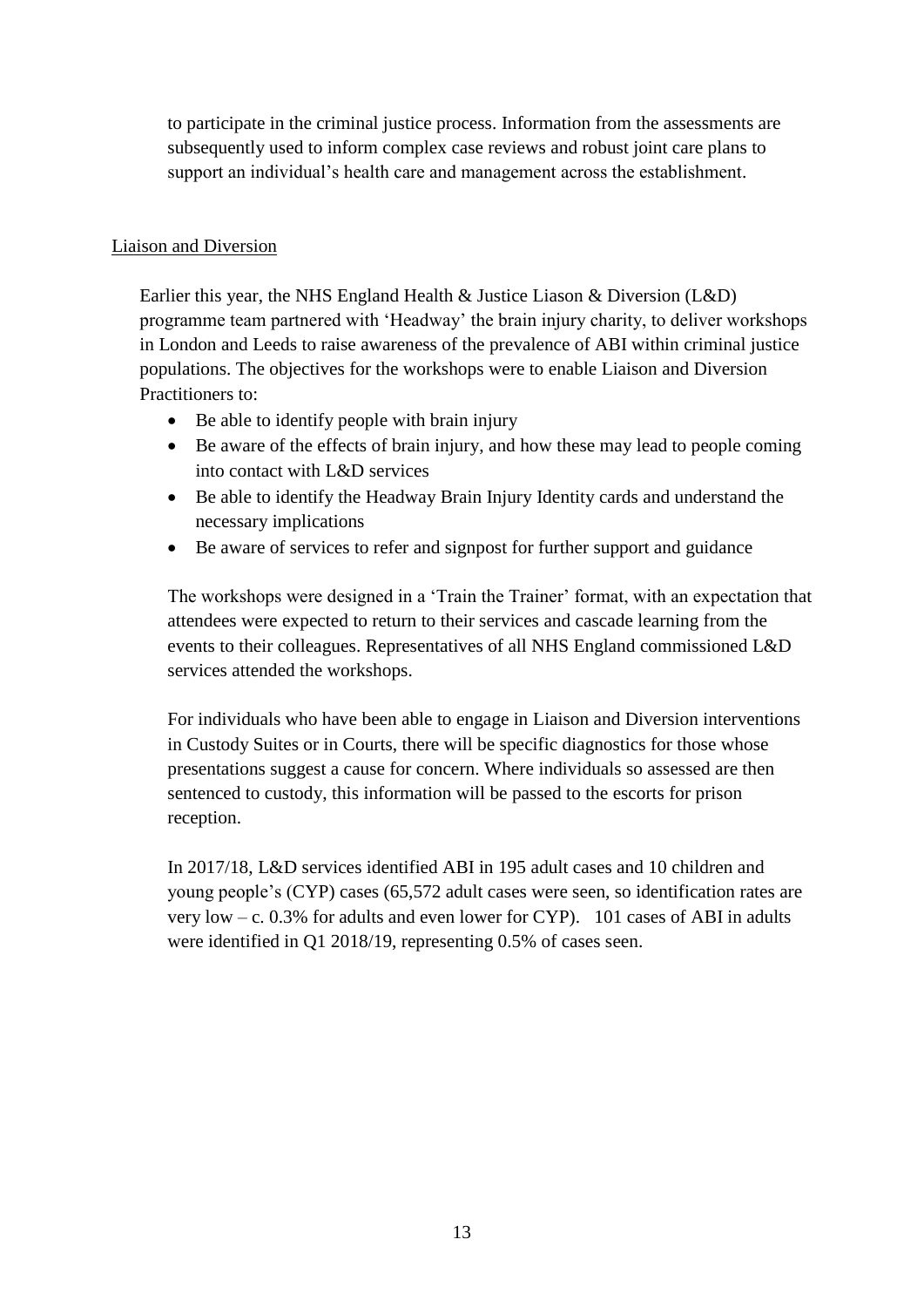# **SPORT–RELATED CONCUSSION**

- **15. The Government should ensure that there is collaborative research to evaluate and improve practical assessment tools, develop objective diagnostic markers and gain a deeper understanding of the recovery process and long-term risks of sport-related concussion.**
- **16. An enhanced education campaign should be implemented in schools to improve awareness and understanding of sport-related concussion with the support of government departments (i.e. Department for Education and Department of Health and Social Care)**
- **17. Sport, government and professional clinical bodies must work collaboratively to improve professionals' knowledge of concussion management**
- **18. The National Health Service should develop better pipelines for the diagnosis and care of sport-related concussion.**

The Government's sport strategy, *Sporting Future*, published by the Department for Culture Media and Sport (DCMS) recognises that everyone participating in sport should be looked after and protected.<sup>1</sup> As a result, the former Minister for Sport asked Baroness Tanni Grey-Thompson to carry out an independent review of the Duty of Care that sport has to its participants, which dedicated a chapter to safety, injury and medical issues.<sup>2</sup> DCMS is very grateful to Baroness Tanni Grey-Thompson for her work on the Duty of Care review, and expects everyone in the sports sector to think carefully about the recommendations from this report, as well as those made by the APPG on ABI.

National Governing Bodies (NGBs) are responsible for the regulation of their sport and for ensuring that appropriate measures are in place to protect participants from harm, including serious injuries. With that in mind, DCMS looks to individual sports to take responsibility for the safety of their participants. DCMS is pleased to see that positive progress has been made in this area over recent years, such as the Rugby Football Union's (RFU) 'Headcase' campaign and efforts by the British Horseracing Authority to improve its concussion management protocols. However, DCMS recognises that much more work is still needed to ensure that robust measures are in place to reduce the risk, and improve the diagnosis and management of sport-related concussion all levels of sport.

The Sport and Recreation Alliance's Forum on Concussion in Sport and Physical Education have produced concussion guidelines for the education sector, jointly with NGBs, representative bodies and medical experts.<sup>3</sup> These have been circulated to schools

**.** 

<sup>1</sup> <https://www.gov.uk/government/publications/sporting-future-a-new-strategy-for-an-active-nation>

<sup>&</sup>lt;sup>2</sup> <https://www.gov.uk/government/publications/duty-of-care-in-sport-review>

<sup>3</sup> <https://www.sportandrecreation.org.uk/policy/research-publications/concussion-guidelines>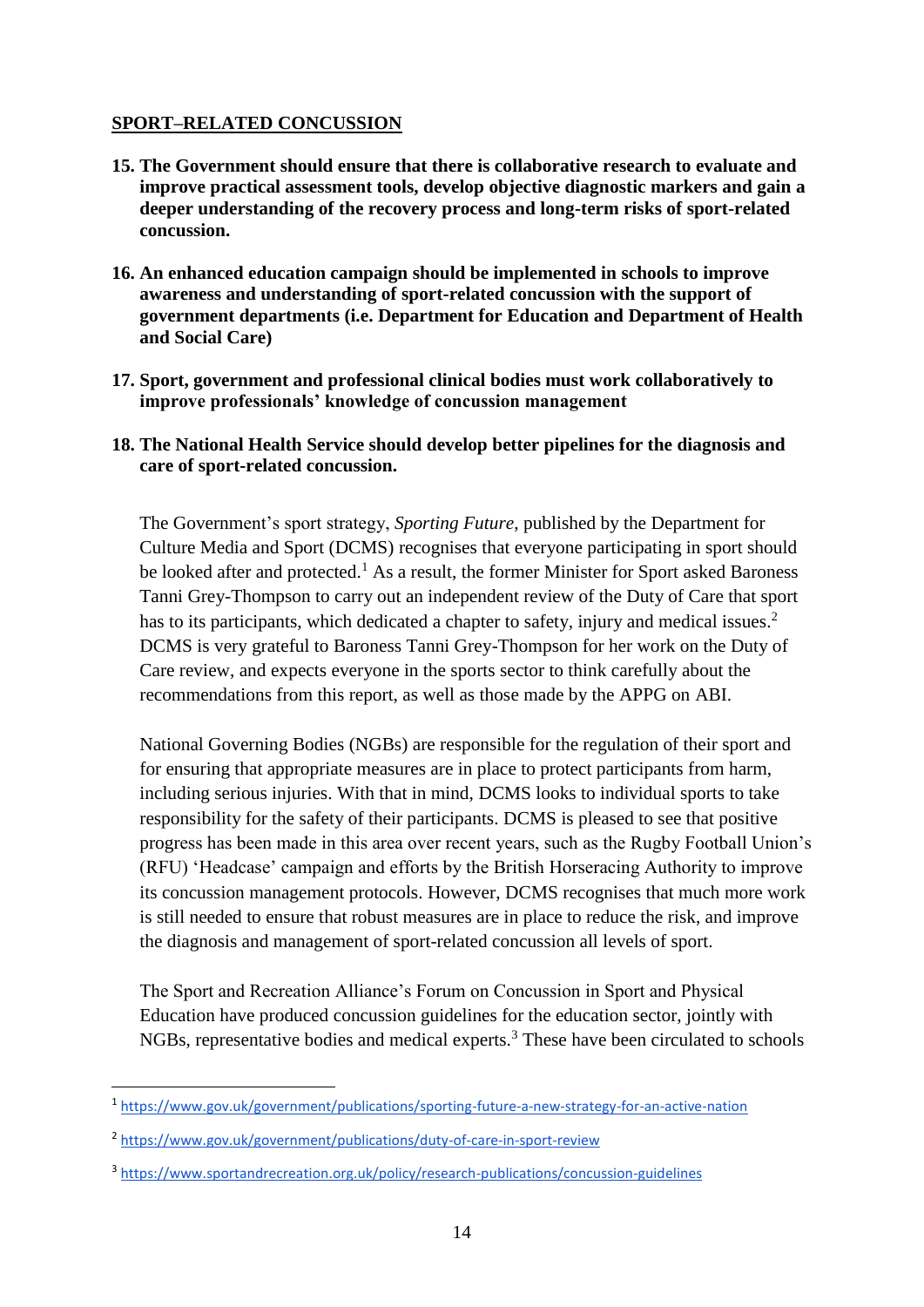in England via the Association for Physical Education, to ensure that everyone familiarises themselves with the advice these guidelines contain. It is known that awareness levels are typically low, so DCMS is committed to working closely with DfE and DHSC to explore what more the Government can do to raise awareness of sportrelated concussion.

There will always be risks associated with participating in sport, but it is vital that robust measures are in place to reduce the risks of major injuries, and that procedures are in place to protect players' health if such injuries do occur. While much positive progress has been made, this is an issue which requires the continued engagement of organisations from across the healthcare, sporting and education sectors, to ensure that everyone taking part in sport is protected from harm.

In January 2014, NICE published *Head injury: Triage, assessment, investigation and early management of head injury in children, young people and adults.* This outlines evidence based best practice on the referral of patients who have sustained a head injury to a hospital emergency department and offers best practice advice on the care of both adults and children with head injury. The guidance was updated in 2017, ensuring it remains aligned with the latest evidence.

In February 2016, NICE published *Major trauma: assessment and initial management.* This supports clinicians in the rapid identification and early management of major trauma, including traumatic brain injury in pre-hospital and hospital settings, including ambulance services, emergency departments, major trauma centres and trauma units. It aims to reduce deaths and disabilities in people with serious injuries by improving the quality of their immediate care.

In primary care, the GP curriculum sets out what is required to practise as an independent General Practitioner in the UK NHS. This covers the care of acutely ill people, such as those who may have suffered a serious head injury. Head injuries with or without loss of consciousness, concussion and more serious cranial or intracranial injuries are also identified as a key area of clinical knowledge in the RCGP Applied Knowledge Test (AKT) content guide; a summative assessment of the knowledge base that underpins general practice in the United Kingdom which is a key part of GPs' qualifying exams. Once fully qualified, doctors are responsible for ensuring their own clinical knowledge remains up-to-date and for identifying learning needs as part of their continuing professional development.

The Government recognises the value of high quality research investment to improve our understanding of diseases and disorder and to support the development of those approaches to care, treatment and support of individuals that offer the most benefit. Therefore, DHSC is investing over  $\pounds 1$  billion a year in health research through the National Institute for Health Research (NIHR). The NIHR is funding brain injury research from basic science to translational research including: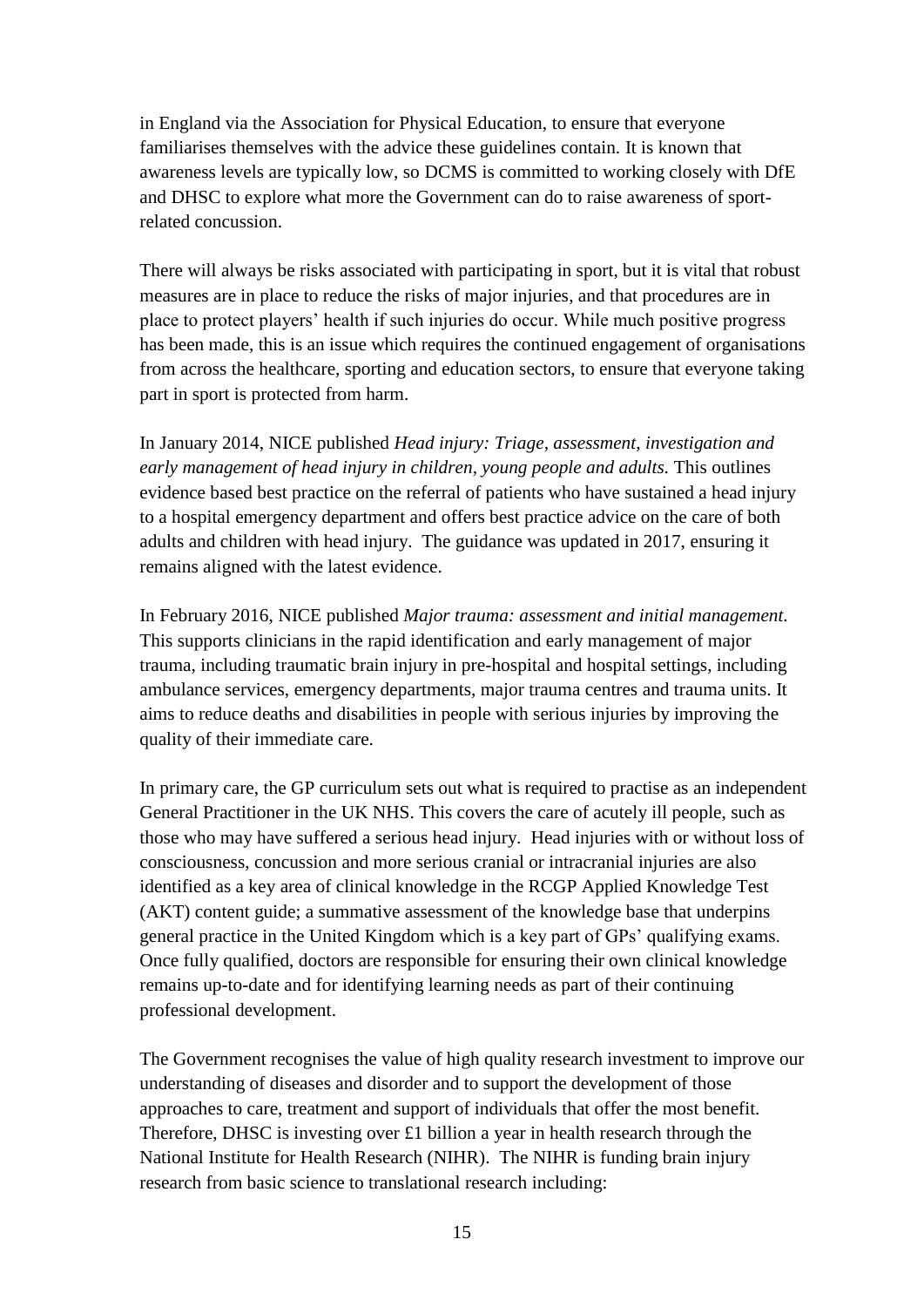- Investing over £100 million (over 5 years up to 2022) in a Biomedical Research Centre in Cambridge that is working in a range of areas, including developing new approaches to reduce the impact on patients' health and well-being of neurological disorders stroke and acute brain injury
- Investing £5million to co-fund the Surgical Reconstruction and Microbiology Centre (SRMRC, Birmingham) in partnership with the MoD since 2011. The Centre specialises in trauma research, taking discoveries from the military frontline to improve outcomes for all.
- Investing 16 million in brain injury research since 2014 through the NIHR Health Technology Assessment Programme
- Investing almost £2 million over three years through NIHR Global Health Research Group on Neurotrauma, which aims to advance global neurotrauma care and research to save lives, reduce disability and improve the quality of life for patients with brain injury

The usual practice of the NIHR is not to ring-fence funds for expenditure on particular topics: research proposals in all areas compete for the funding available. The NIHR welcomes funding applications for research into any aspect of human health, including ABI. These applications are subject to peer review and judged in open competition, with awards being made on the basis of the importance of the topic to patients and health and care services, value for money and scientific quality.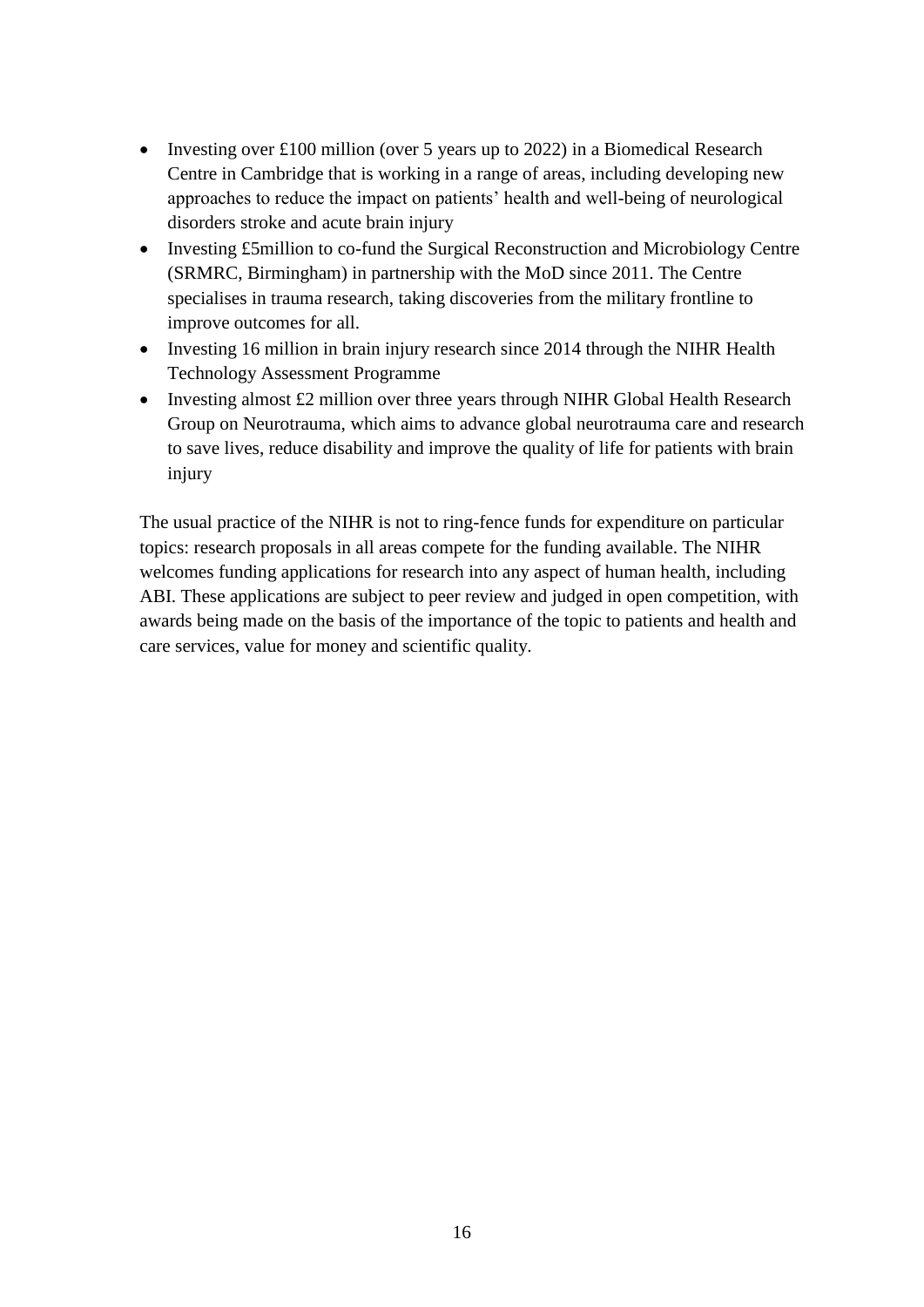# **WELFARE BENEFITS SYSTEM**

- **19. All benefits assessors should be trained to understand the problems that affect individuals with an Acquired Brain Injury**
- **20. Re-assessment for welfare benefits for people with Acquired Brain Injury should only take place every five years**

### **21. A brain injury expert should be on the consultation panel when changes in the welfare system are proposed**

In Employment and Support Allowance (ESA), Work Capability Assessments (WCAs) are conducted by Health Care Professionals (HCPs) working for the Centre for Health and Disability Assessments (CHDA). Claimants with Acquired Brain Injury and associated neurological complications such as limb paralysis, limb sensory impairment or coordination difficulties are assessed by Registered Medical Practitioners and Registered Physiotherapists; those with only cognitive impairment, deafness, loss of taste/smell or epilepsy can be seen by any HCP.

Headway, the brain injury association, is a member of CHDA's customer representative group. Case discussions about claimants with ABI form part of new entrant training for all HCPs undertaking WCA and all HCPs have access to a self-directed learning module on ABI that was updated in 2018 and quality assured by Headway

In Personal Independence Payment (PIP), all health professionals are trained to assess all conditions, including conditions affecting the central and peripheral nervous systems. The focus is on ensuring that the health professionals are experts in disability analysis, focusing on the functional impacts that a person's health condition or disability has on their daily life. The Department for Work and Pensions (DWP) has worked extensively with the PIP assessment providers (Independent Assessment Services and Capita) and disability representative groups (Epilepsy Action (England), Motor Neuron Disease Association, MS Society, MIND, Mencap and RNIB) to make improvements to guidance, training and audit procedures in order to ensure a quality service. It will continue to work with disabled people and their organisations.

The premise of the WCA is that eligibility for benefits should not be based on a person's condition, but rather on the way that condition limits their ability to function. Reassessment is important; it is designed to ensure that claimants receive appropriate financial support, and takes account of changes in how health conditions and disabilities affect people over time. For claimants with ABI, the severity and prognosis will vary from person to person and therefore it would not be appropriate to set a fixed 5-year reassessment date.

However, since September 2017, those placed in ESA's Support Group and the Universal Credit equivalent who have the most severe and lifelong health conditions or disabilities,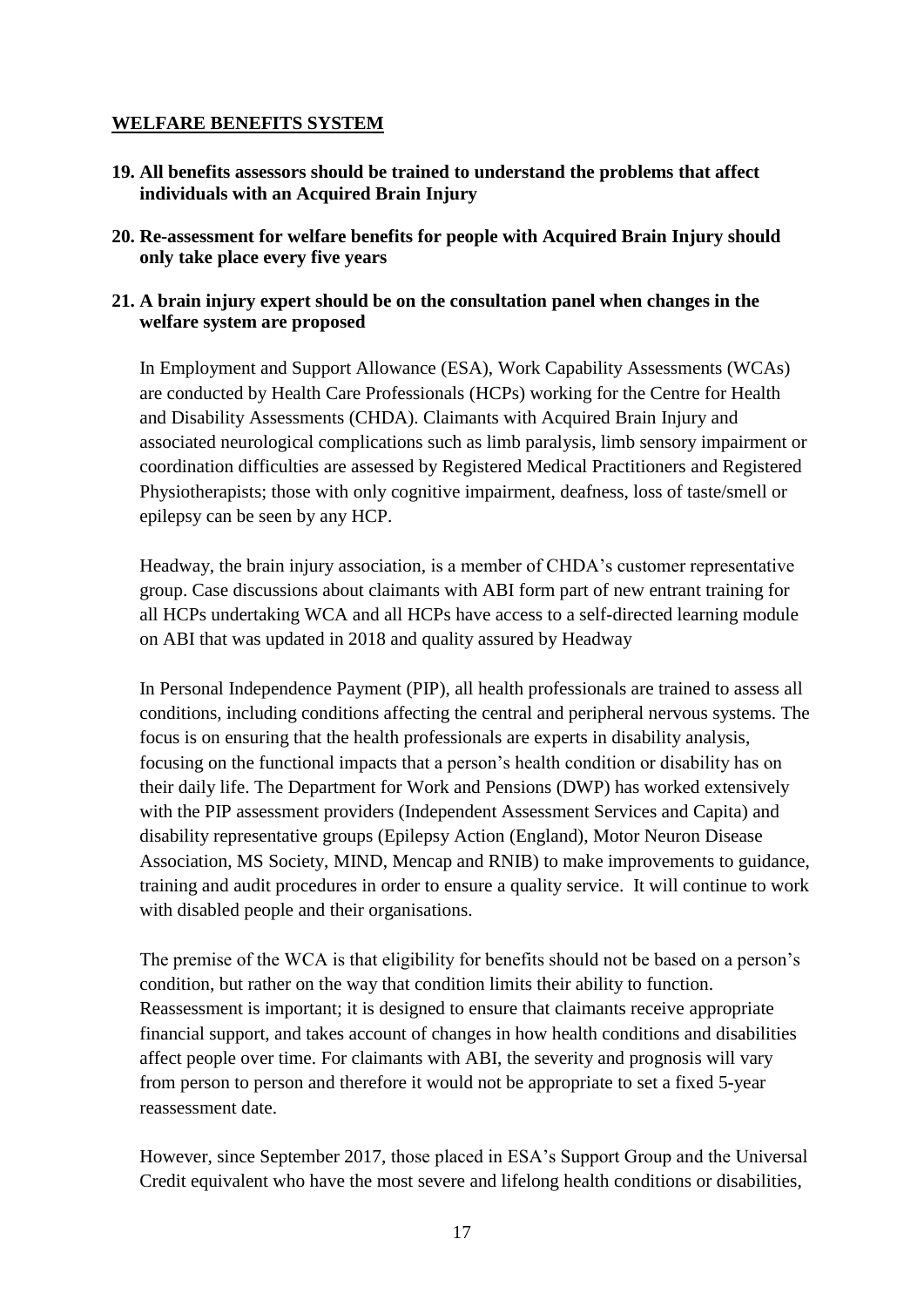whose level of function would always mean that they would have Limited Capability for Work and Work-Related Activity, and be unlikely ever to be able to move into work, will no longer be routinely reassessed. DWP has worked with healthcare professionals and other stakeholders to develop new Severe Conditions Criteria. Rather than being defined through a list of specific medical conditions, the Criteria will be considered as part of the WCA. This gives claimant the best opportunity to share with the most up to date information about the functional impacts of their condition.

Reviews of PIP, which can be paid at one of eight different rates, are an important feature of PIP and ensure that not only do awards remain correct where needs may change, but that contact is maintained with the claimant. Importantly, the length of an award is based on an individual's circumstances and can vary from nine months to an on-going award, with a light touch review at the ten-year point. PIP already recognises that for the most severely disabled claimants, the award review process could seem unnecessarily intrusive. That is why DWP introduced changes so that existing claimants with the most severe, lifetime disabilities, whose functional ability has remained the same, are more likely to have their evidence reviewed by a DWP Decision Maker and will not need to have a faceto-face assessment with a healthcare professional.

In August 2018, the DWP introduced a change to guidance which will ensure that PIP claimants receiving the highest level of benefit, and where their needs are not going to improve or indeed may get worse, will receive ongoing awards with a light touch review at the 10-year point.

When considering reviews and potential changes to ESA, neurologists have previously been represented on consultation panels to inform discussion and drive recommendations. This is something we fully expect to continue in the future, and DWP have agreed to invite a clinician with specific expertise in ABI to future consultation panels.

The PIP assessment is designed to treat all health conditions and impairments fairly. DWP considered the needs of people with conditions such as ABI in developing the assessment, and remains committed to providing support to disabled people, to better enable them to lead full, active, and independent lives.

The development of the PIP assessment was carried out in an iterative, transparent and consultative manner. It was developed in collaboration with a wide range of experts and through comprehensive public consultation to which organisations representing those with ABI, such as Headway, contributed. Headway has also been invited to be part of the England PIP Forum, the purpose of which is to work with our national stakeholders to improve the PIP service. The main aims of the Forum are to:

- build awareness and understanding about PIP by providing updates on development and performance, and providing an opportunity for questions;
- understand and hear first-hand disability and support organisations' perspectives and issues;